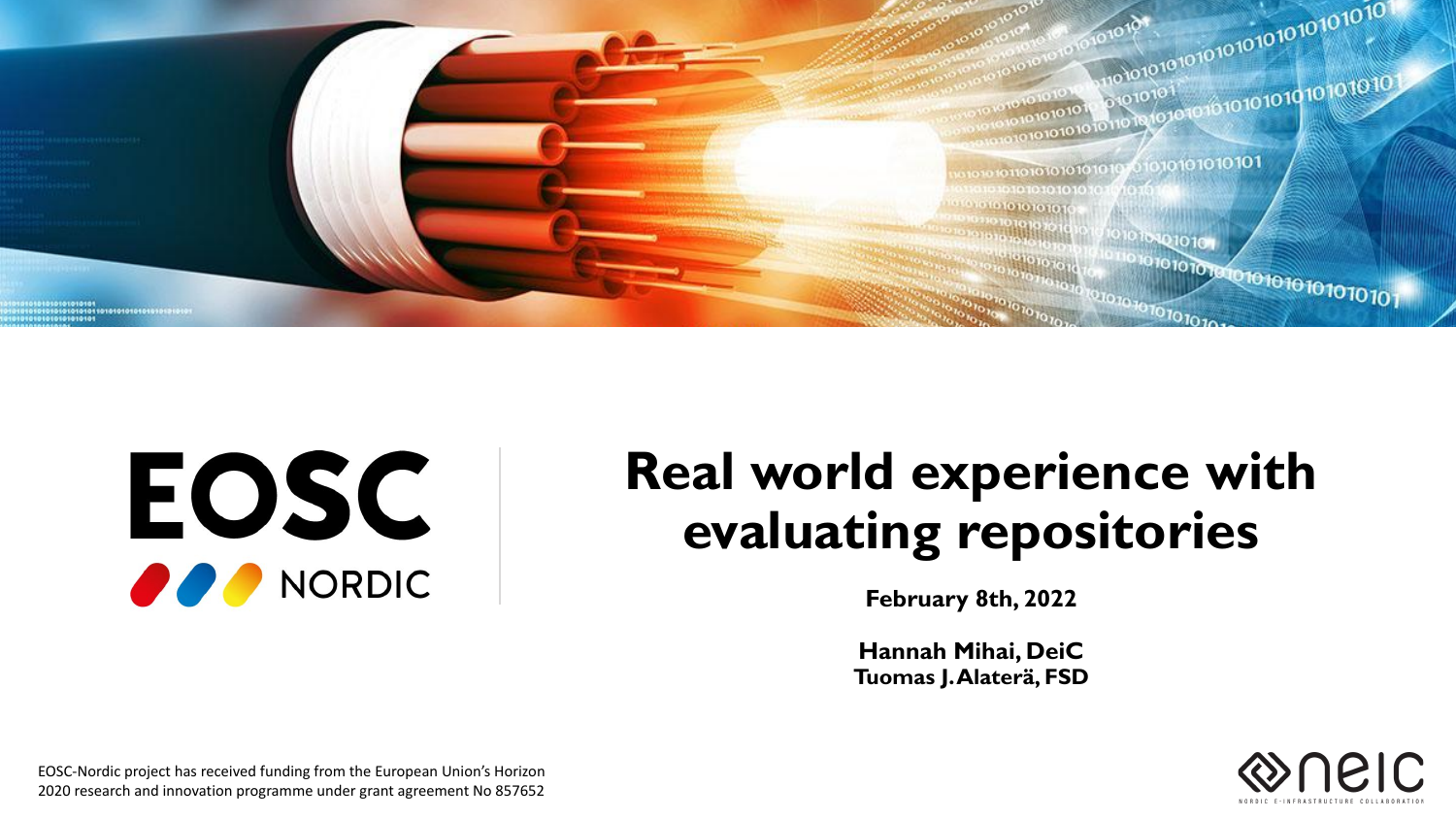

# WP4: FAIR maturity of Nordic and Baltic Repositories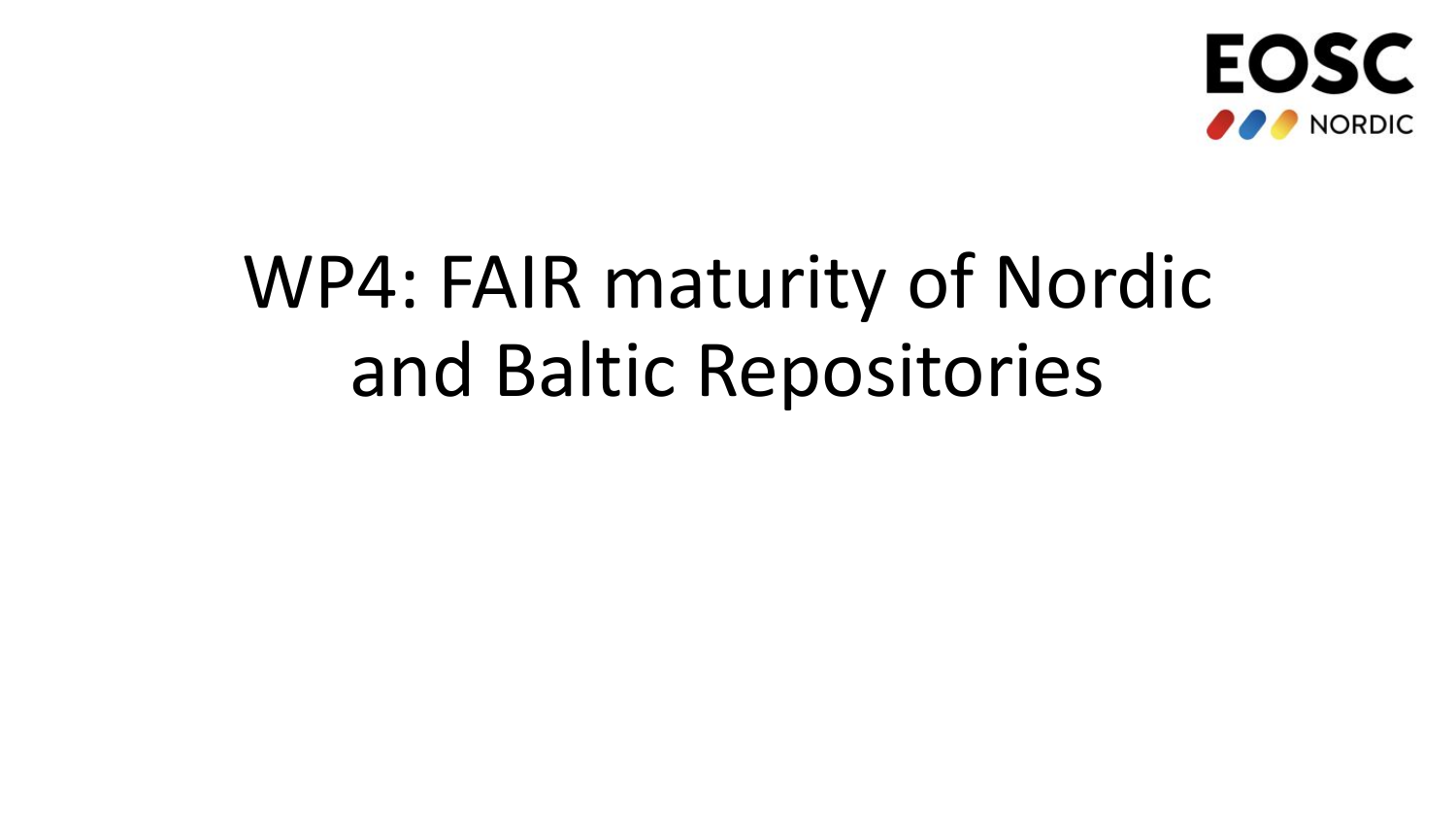

### WP4 activities



Surveyed the Nordics and Baltics for  $100(+)$ research repositories

Evaluation of 10 datasets per repository

Monthly automated evaluations of these datasets, in the beginning with the Wilkinson tool, now with the F-UJI tool (FAIRsFAIR)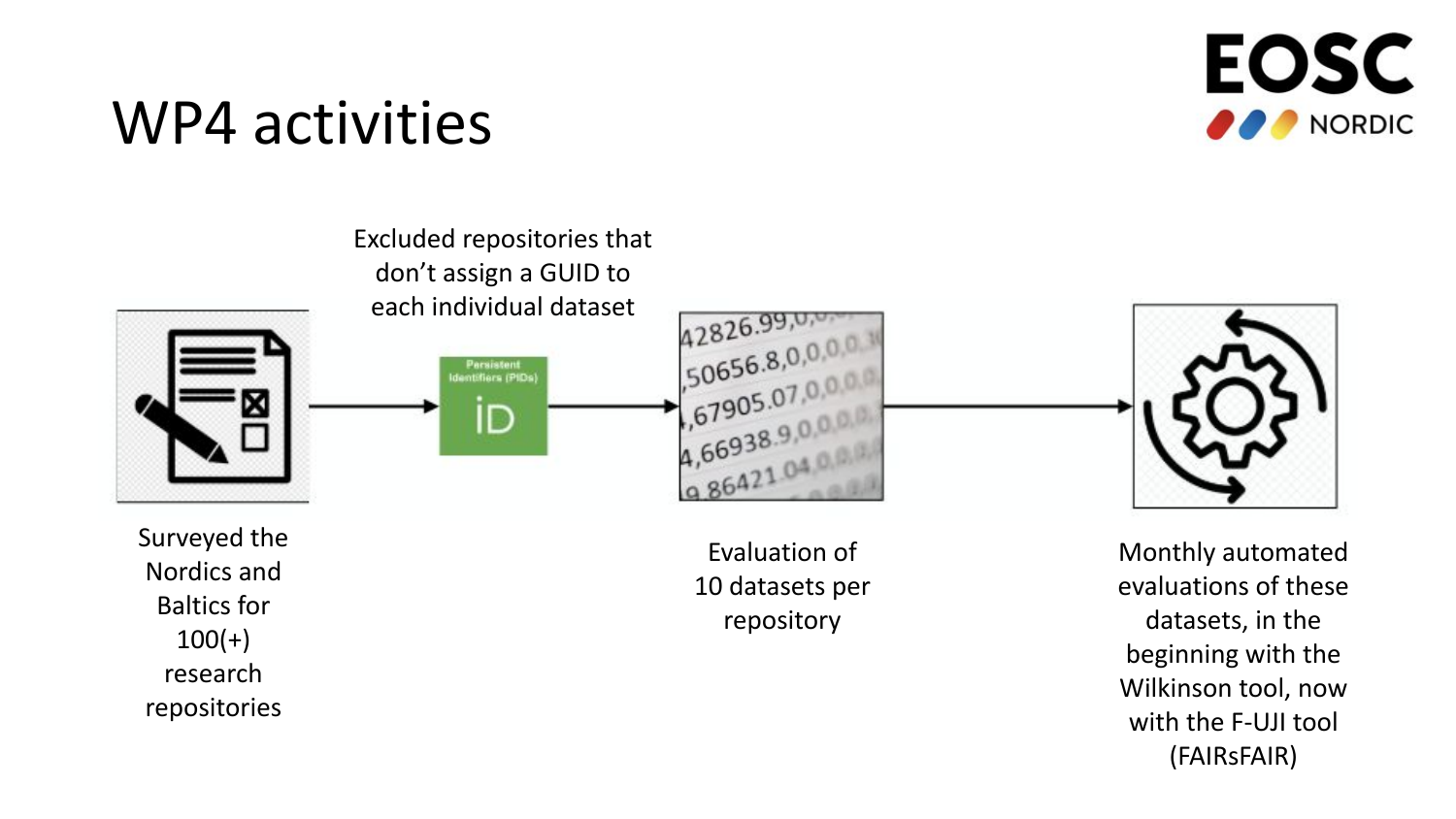### **EOSC NORDIC**

⊟

 $\sqrt{2}$ 

### The workflow

FAIR evaluation production (F-UJI)  $\hat{x}$  E  $\odot$ 

田

File Edit View Insert Format Data Tools Extensions Help Last edit was made 8 days ago by Eosc Nordic

|                |   | 100% - \$ % .0 .00 123 → Arial                      |                                              | $-10$                                      |        |               |         |                                     |                                    |                              |                                    |                                       |                         |                                                                 |                                          |                                                                            |                                                      |                                                                  |   |
|----------------|---|-----------------------------------------------------|----------------------------------------------|--------------------------------------------|--------|---------------|---------|-------------------------------------|------------------------------------|------------------------------|------------------------------------|---------------------------------------|-------------------------|-----------------------------------------------------------------|------------------------------------------|----------------------------------------------------------------------------|------------------------------------------------------|------------------------------------------------------------------|---|
| 410            |   | $\frac{1}{2}$ $\int$ $\frac{1}{2}$ 63               |                                              |                                            |        |               |         |                                     |                                    |                              |                                    |                                       |                         |                                                                 |                                          |                                                                            |                                                      |                                                                  |   |
|                | A |                                                     | C                                            | Ð                                          |        |               | G       |                                     |                                    |                              | M                                  | N                                     |                         |                                                                 |                                          |                                                                            |                                                      |                                                                  |   |
|                |   | repoID datasetID                                    | <b>GUID</b><br>does not<br>resolve<br>404(0) | 200 (773) Evaluation result s' F-score (7) |        | $A-score (3)$ |         | I-score (4) R-score (10) FAIR score | Succeded<br>tests / Total<br>tests | <b>Status</b><br>Error $(5)$ | Analyze start Analyze end time     | <b>Total time</b><br>for<br>analyzing | $\overline{\mathbf{z}}$ | <b>Descriptiv</b><br>e core<br>metadata<br>elements<br>F2 (376) | Contains<br>data<br>identifer<br>F3 (98) | <b>Metadata</b><br>can be<br>retrieved<br>programm<br>atically<br>F4 (321) | <b>Access</b><br>level and<br>conditions<br>A1 (103) | Knowledg<br>Represent<br>ation<br>Language<br>$11 - 01$<br>(196) | R |
| $\overline{2}$ |   | https://snd.gu.se/en/catalogue/stu<br>27 dy/snd0020 |                                              | 200 1110100111101110                       | 64.29% | 33.33%        | 100.00% | 30.00%                              | 52.08% (12.5:24)                   | Ready                        | 27-Jan-2022, 27-Jan-2022, 07:10:25 | $0:00:18$ FALSE                       |                         |                                                                 |                                          |                                                                            |                                                      |                                                                  |   |
|                |   | https://snd.gu.se/en/catalogue/stu<br>27 dv/snd1115 |                                              | 200 1110100111101110                       | 64.29% | 33.33%        | 100.00% | 30.00%                              | 52.08% (12.5:24)                   | Ready                        | 27-Jan-2022, 27-Jan-2022, 07:10:54 | 0:00:16                               |                         |                                                                 |                                          |                                                                            |                                                      |                                                                  |   |
| 4              |   | https://snd.gu.se/en/catalogue/stu<br>27 dy/snd1080 |                                              | 200 1110100111101110                       | 50.00% | 33.33%        | 100.00% | 30.00%                              | 47.92% (11.5:24)                   | Ready                        | 27-Jan-2022, 27-Jan-2022, 07:11:27 | 0:00:20                               |                         |                                                                 |                                          |                                                                            |                                                      |                                                                  |   |

- Analysis is getting started in GoogleSheets (2 modes, with and without DataCite metadata)
- GoogleScripts run in the background
- One analysis takes around 20 seconds, for ca. 800 datasets it takes 4-5 hours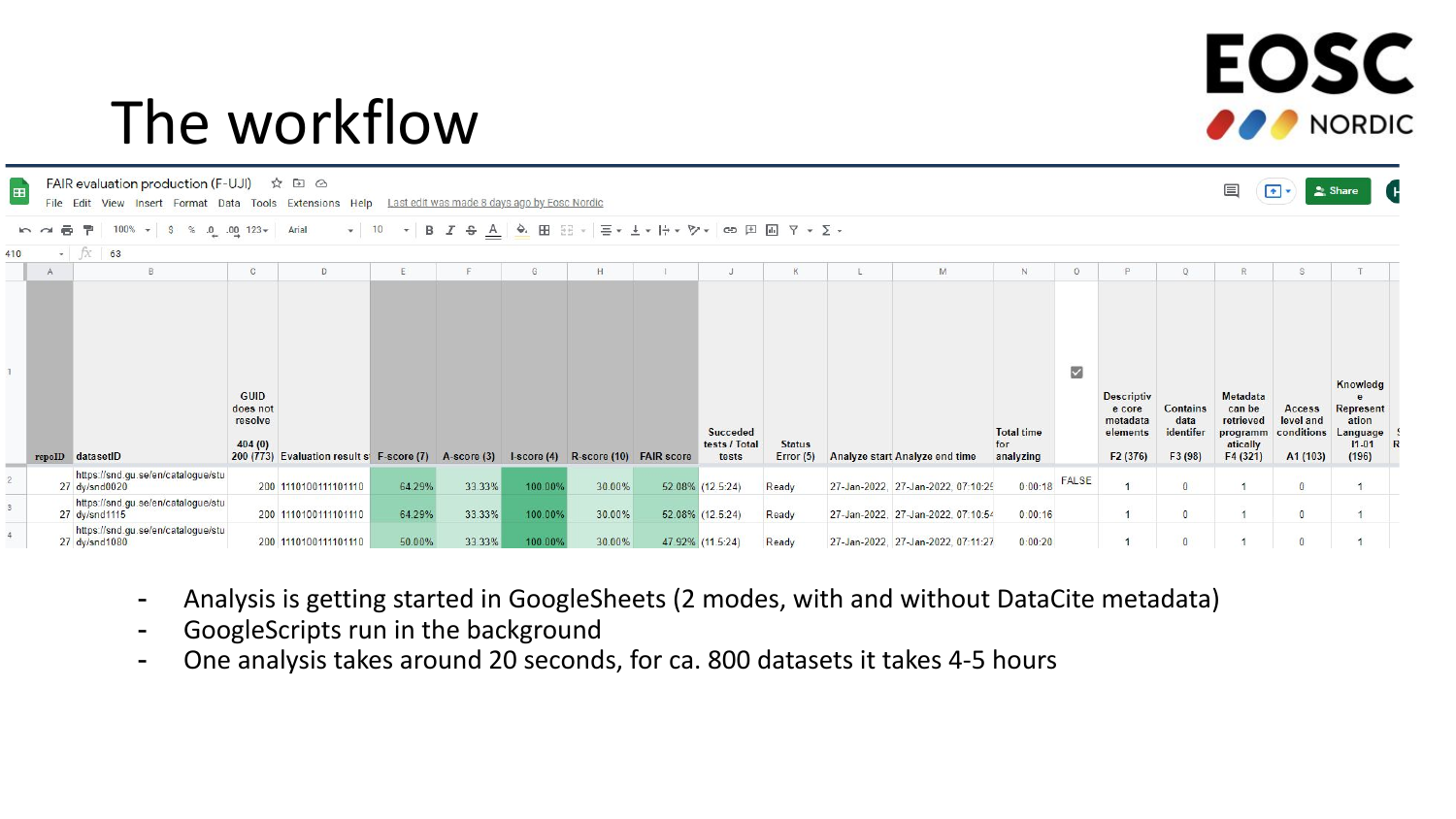

## The workflow

|     |      | 38% 41% 37% 23% |               |                      |                                                             |    |    |    |                        |    |  |
|-----|------|-----------------|---------------|----------------------|-------------------------------------------------------------|----|----|----|------------------------|----|--|
|     | (73) |                 | $(45)$ $(37)$ | (47)                 |                                                             | 72 | 72 | 72 | 72                     | 72 |  |
|     |      |                 |               |                      | 0.380 0.251 0.185 0.151 0.236 0.007 0.018 0.013 0.014 0.010 |    |    |    |                        |    |  |
| 850 | (73) | $(73)$ $(73)$   |               | (73)                 |                                                             |    |    |    |                        |    |  |
|     |      |                 |               |                      |                                                             |    |    |    | $74\% < 33\%$          |    |  |
| MAX |      |                 |               |                      | 100.09100.0975.0% 0.5(3) 70.8%                              |    |    |    | $15\%$ 33% < $X$ < 50% |    |  |
| MIN |      |                 |               | 14.3% 0.0% 0.0% 0.0% | 4.2%                                                        |    |    |    | $13\% > 50\%$          |    |  |

- Summary for the entire sample is generated automatically
- More data-analysis needs manual work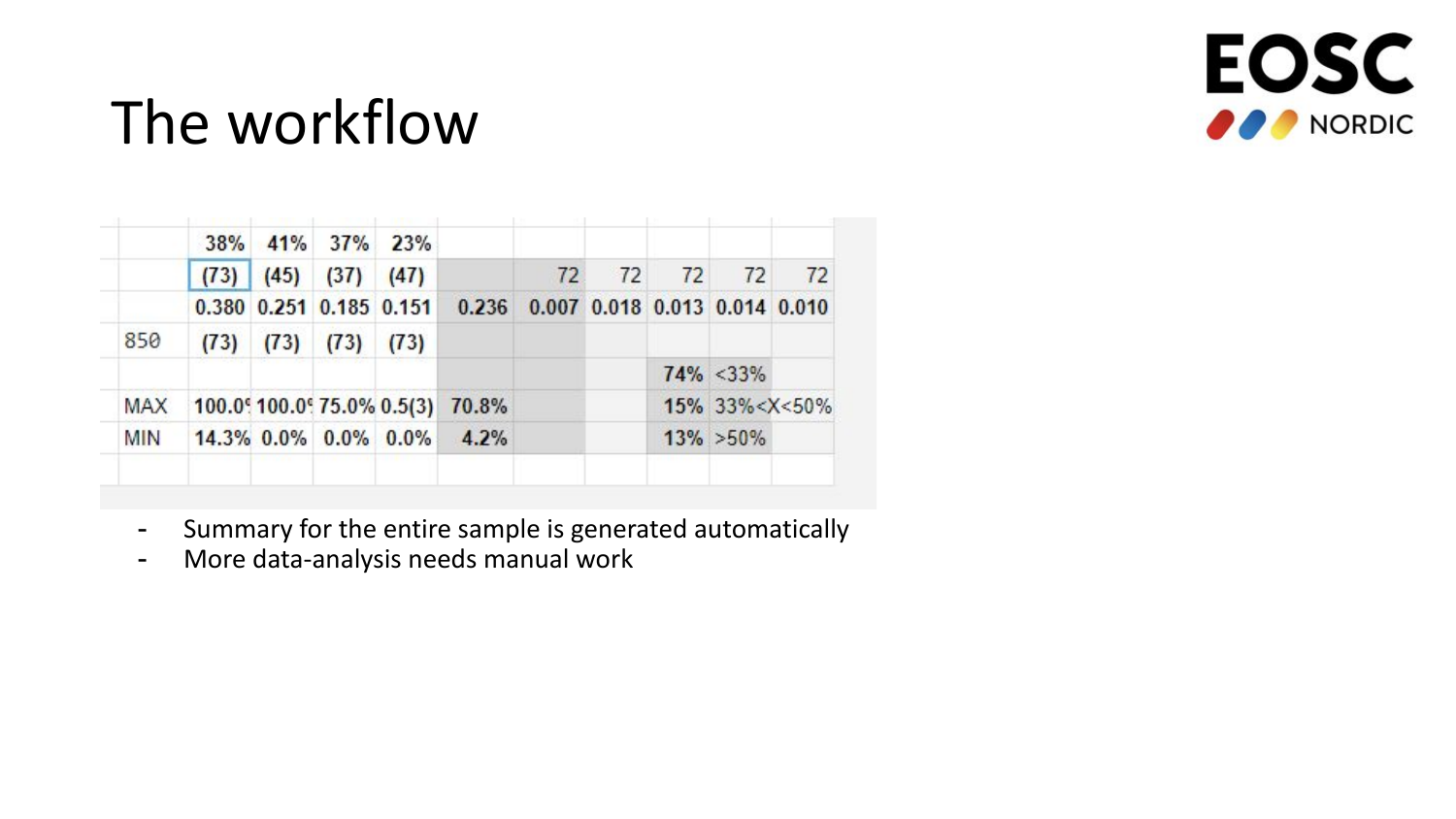### Histogram of FAIR scores of all evaluated repositories\*



**EOSC NORDIC** 

\*(incl. DataCite metadata)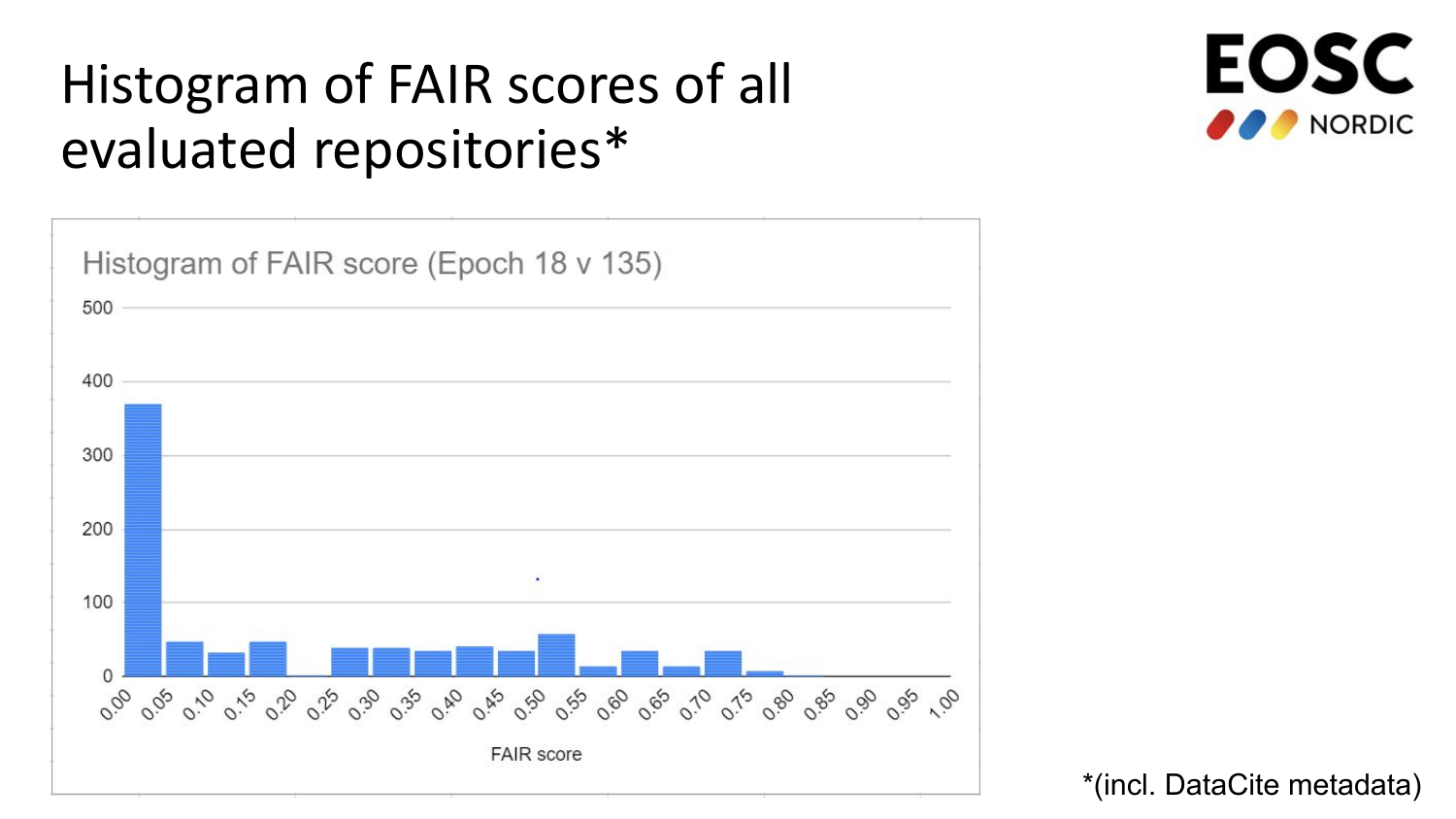

## Preliminary results



- DataCite metadata gives added FAIR-value
- Especially I and R scores are affected
- general (slight) increase over time
- Affected by change of version in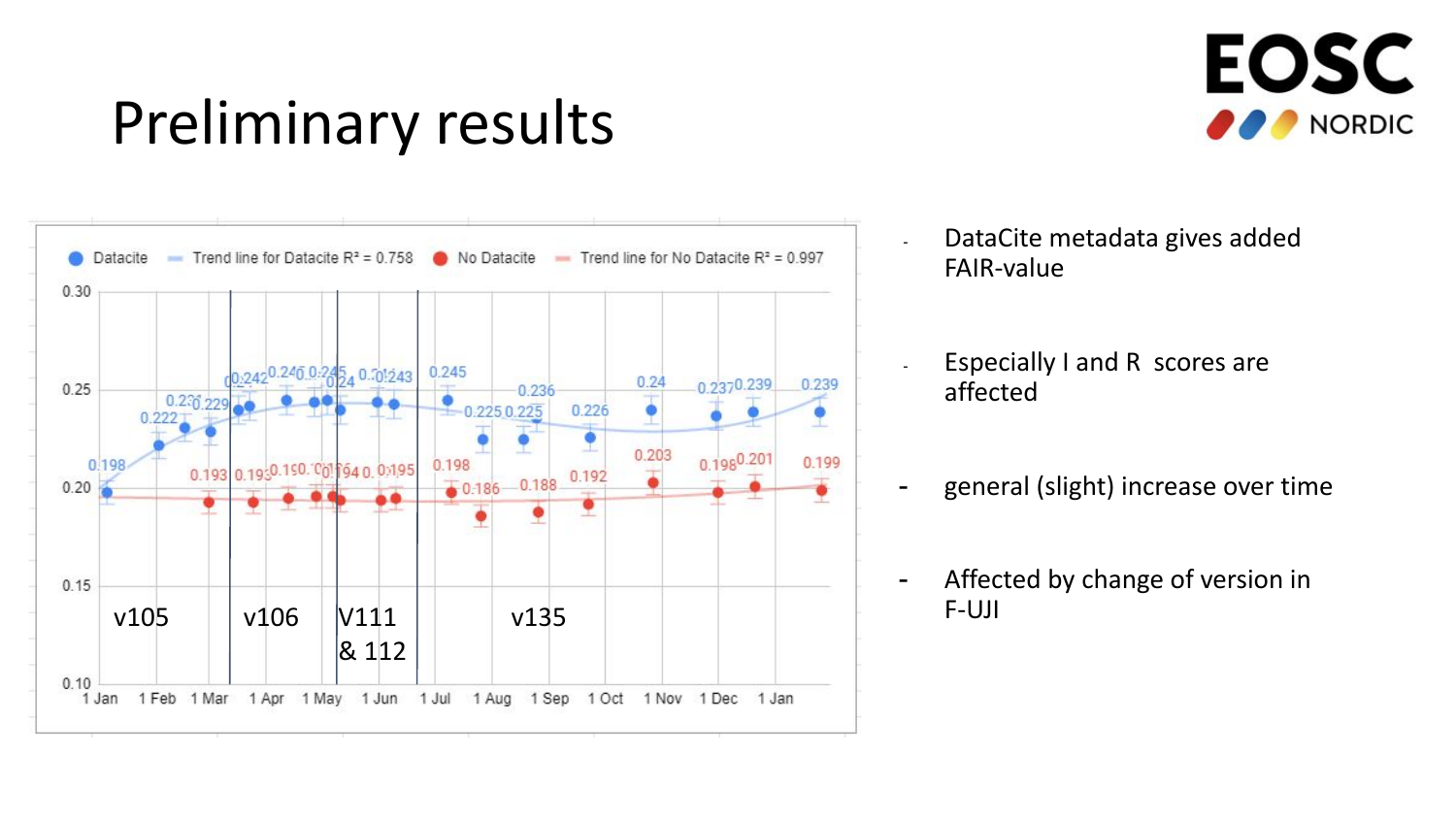

# Experiences from FSD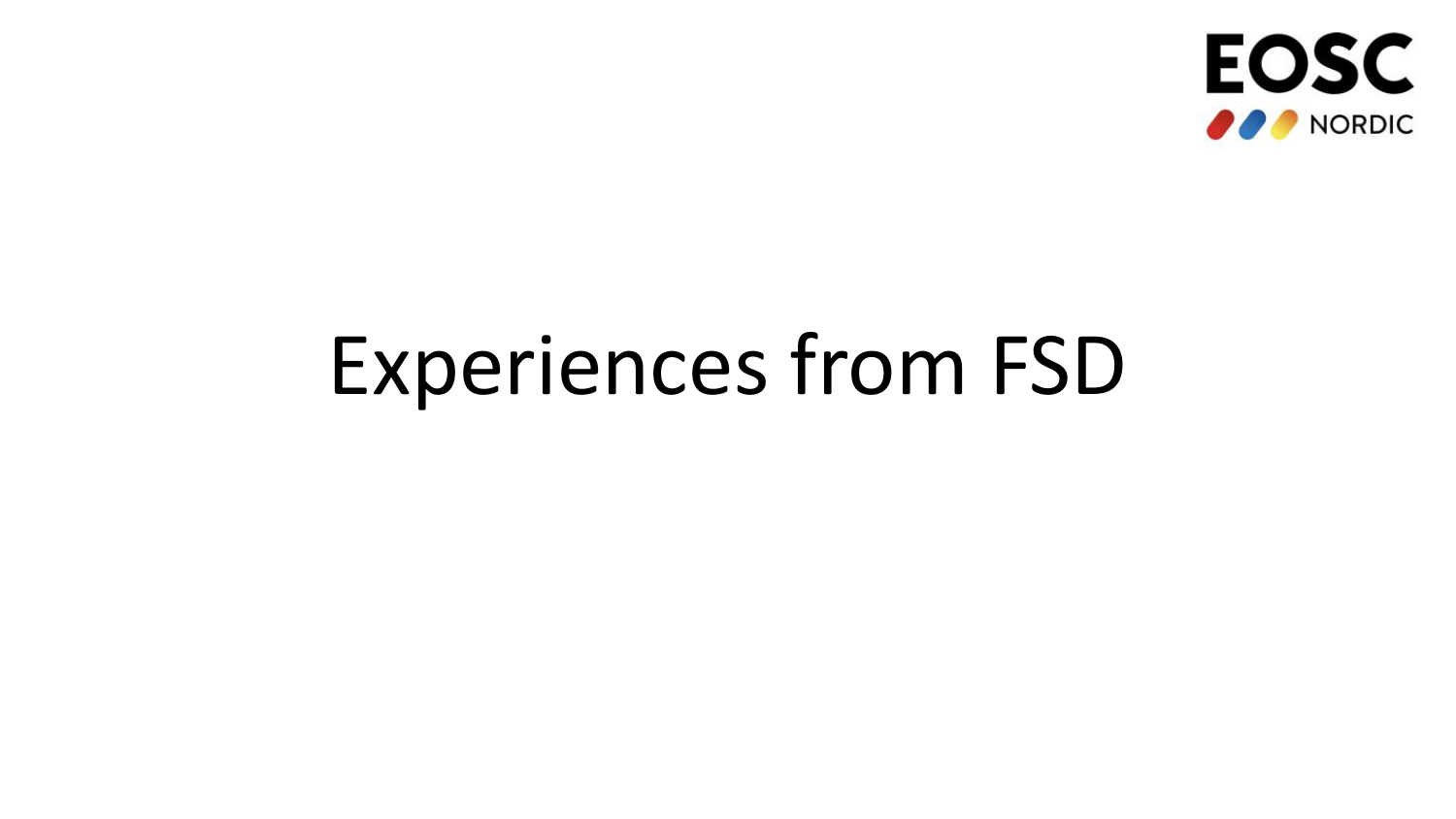# Finnish Social Science Data Archive



- 20+ years of experience in data archiving and opening research data
	- Strong in metadata (production, development and reuse)
- Project partner in EOSC-Nordic
	- Support provider for selected repositories
- At the same time one of the evaluated repositories

Internal goal: be FAIR and perform well in the evaluation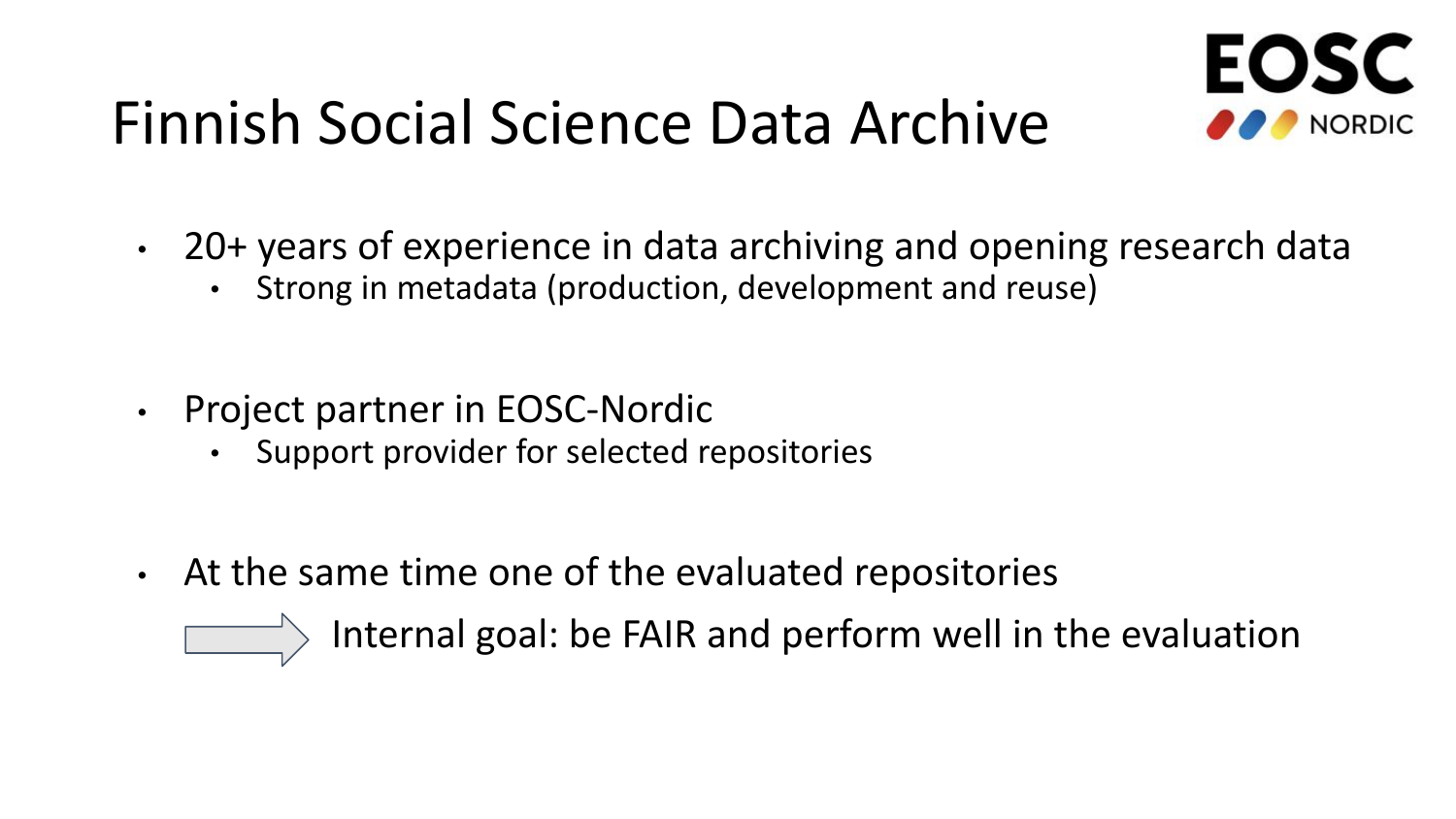### **EOSC NORDIC**

### Evaluation stages



Already familiar with the 16 requirements. Preliminary (human) assessment done. Expectation of being FAIR, interoperability perhaps an issue.



Initial automated evaluation: poor results almost in all tests. Evident that actions are needed.

Closer examination of the results a relief: evaluation failures not fundamental but require rethinking. Focus on the benefits.



Weaknesses identified. Evaluation result greatly improved with justified changes to metadata. Work in progress…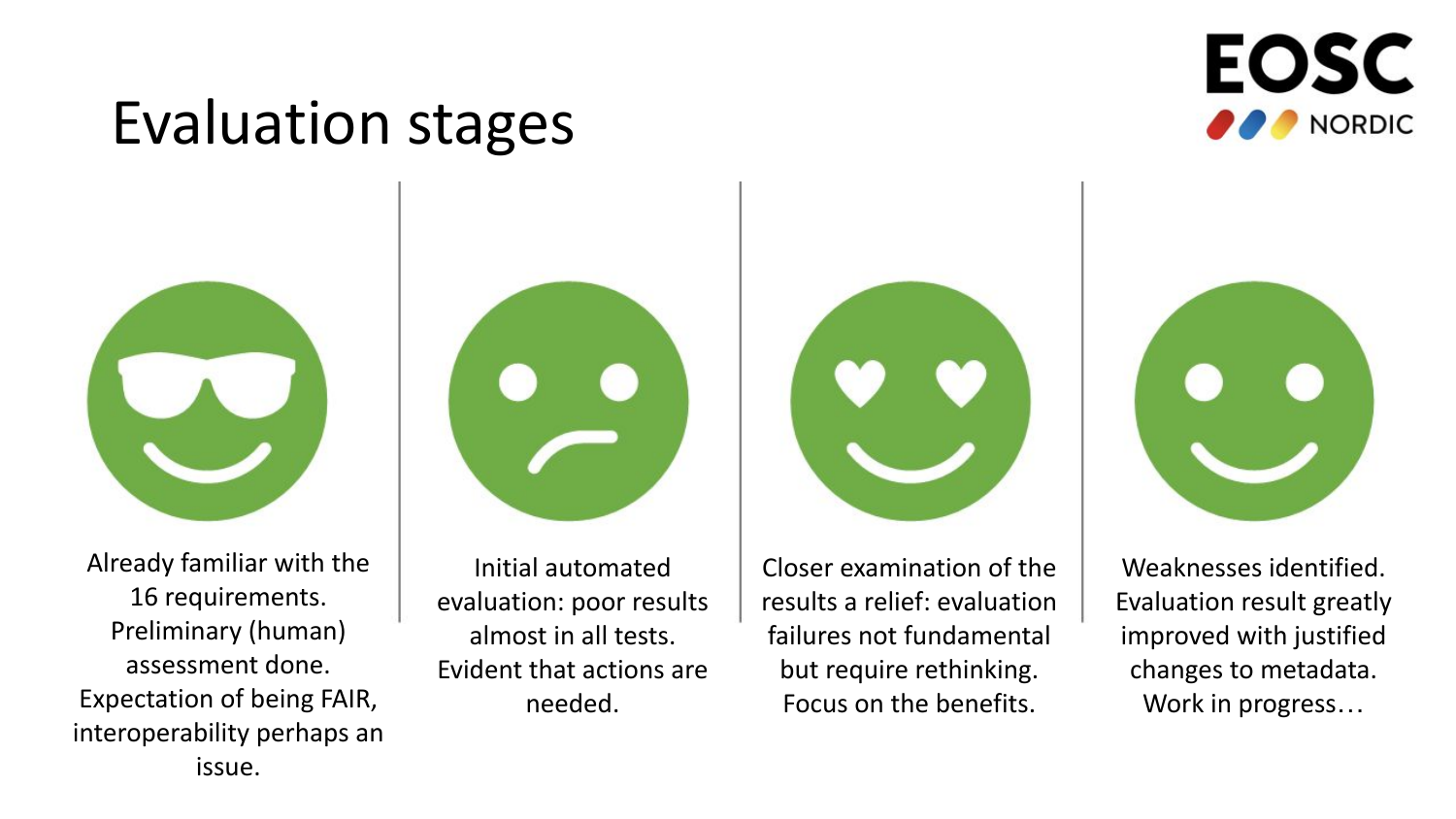

# Key findings



DOI vs URN? At first seemed like a battle lost